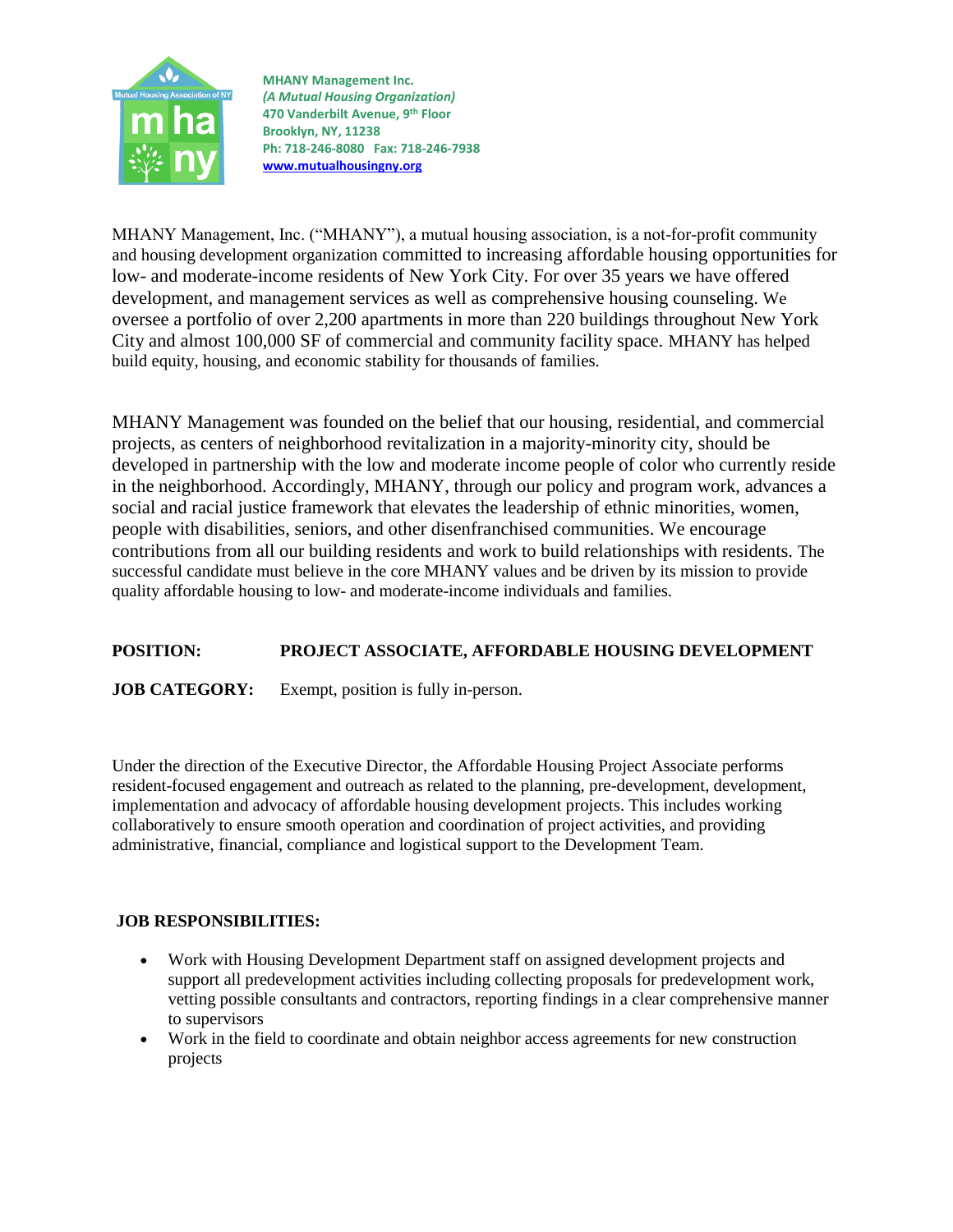

**MHANY Management Inc.** *(A Mutual Housing Organization)* **470 Vanderbilt Avenue, 9 th Floor Brooklyn, NY, 11238 Ph: 718-246-8080 Fax: 718-246-7938 [www.mutualhousingny.org](http://www.mutualhousingny.org/)**

- Communicate with residents and ensure comprehensive tenant engagement including generating and circulating flyers and memos, calling, door knocking, and electronic communications as appropriate
- Engage in various tenant related activities including document collection for residential compliance reporting to city and state agencies; scheduling and coordinating access to occupied apartments for pre-construction activities, such as environmental testing; plan and implement when appropriate all activities related to temporary relocation of residents; organizing resident meetings and trainings as needed
- Manage the scheduling grand coordinating of project development team members that might include architects, attorneys, engineers, appraisers, and other external project team members
- Document and assist in the follow up of actions and decisions made during internal and external project meetings
- Support the development team, by attending zoom or site meetings and calls with city and state agencies, or private sector partners to advance development projects timely and cost effectively
- Perform administrative tasks such as filing and scanning of important physical documents such as surveys, invoices, leases, etc.
- Interface with residents, report, direct and respond to resident concerns and requests as needed and ensure follow-up with appropriate departmental staff and/or contractor

## **QUALIFICATIONS:**

To perform this job successfully, an individual must be able to perform each essential duty well. The requirements listed below are representative of the knowledge, skill, and/or ability required. Reasonable accommodations may be made to enable individuals with disabilities to perform the essential functions.

- Self-starter, highly motivated, willing and able to take initiative
- work collaboratively, openly and communicate thoroughly with colleagues and supervisors, take direction and be flexible as program guidelines change or are modified
- Highly organized with an ability to multitask during stressful situations outside of one's control
- Able to work both independently and collaboratively in an intimate, and usually fast-paced environment
- Ability to learn quickly and problem solve
- A sense of humor and an ability to go with the flow
- Culturally sensitive and empathetic to our diverse, multicultural community of residents
- Willingness to travel often to all 5 boroughs in NYC to directly engage with people
- Ability to apply good judgment and flexibility within a variety of professional scenarios
- Effective oral and written communicator including ability to articulate complex industry concepts to various audiences
- Willingness and openness to learning and being taught
- Spanish language abilities a plus

This is an entry-level position with the potential for growth within the organization.

## **EDUCATION AND/OR EXPERIENCE:**